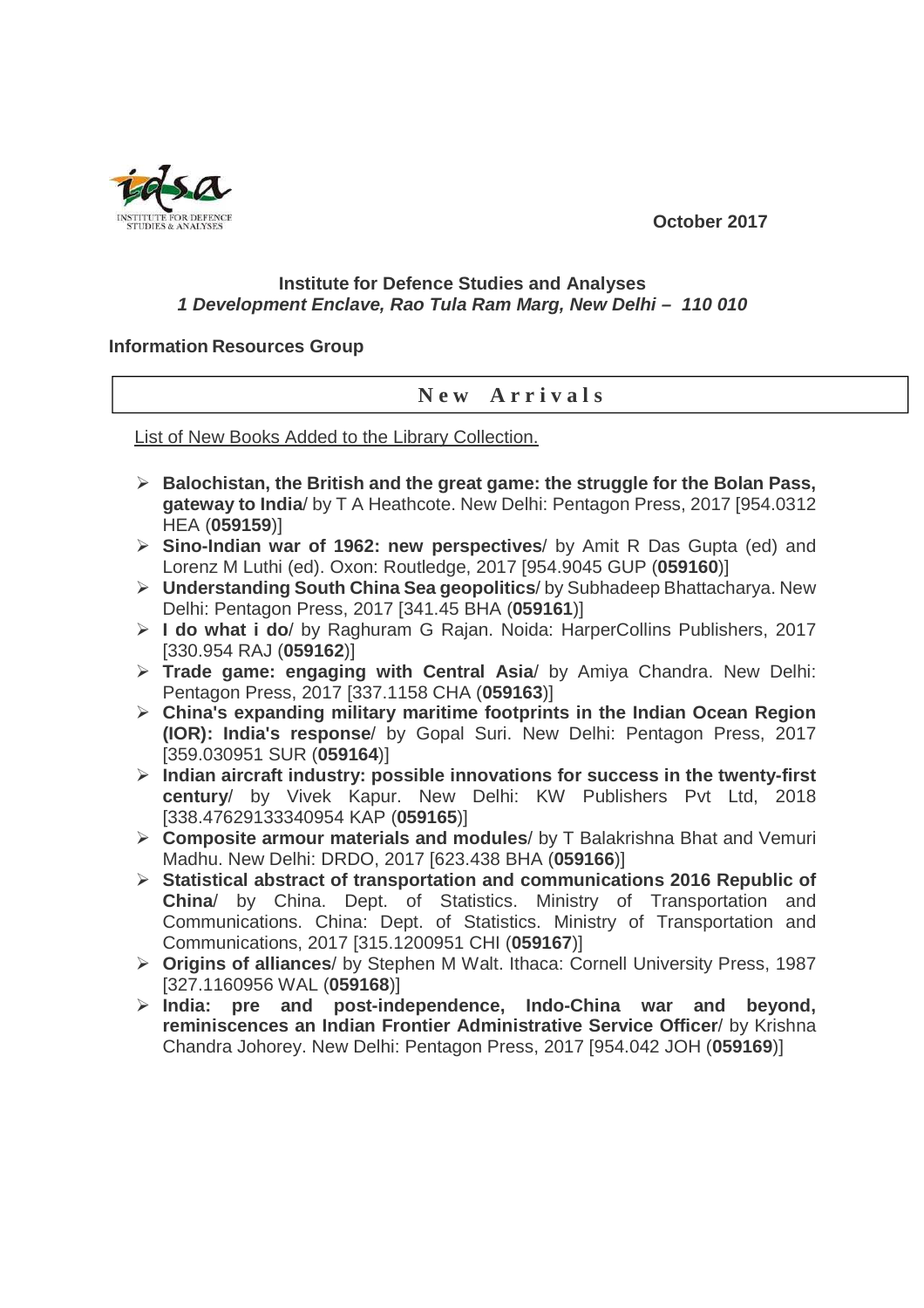- **Jane's world air forces 2017**/ by Lindsay Peacock and Eleanor Keymer. Surrey: IHS Jane's, IHS Global Limited, 2017 [358.4 PEA (**059170**)]
- **Jane's world armies 2016**/ by Eleanor Keymer. Surrey: Jane's Information Group, 2016 [355.3 KEY (**059171**)]
- **Jane's world defence industry 2017**/ by Guy Anderson (et.al). Surrey: IHS Jane's, IHS Global Limited, 2017 [338.7623025 AND (**059172**)]
- **Jane's world navies 2017**/ by Eleanor Keymer. Surrey: IHS Jane's, IHS Global Limited, 2017 [359.3 KEY (**059173**)]
- **Jane's special forces 2017**/ by Andrew White. Surrey: IHS Jane's, IHS Global Limited, 2017 [356.16 WHI (**059174**)]
- **War economies in a regional context: challenges of transformation**/ by Michael Pugh, Neil Cooper and Jonathan Goodhand. New Delhi: Viva Books, 2017 [330.9 PUG (**059175**)]
- **Thirteen months in China: a subaltern Indian and the colonial world**/ by Anand A Yang (ed). New Delhi: Oxford University Press, 2017 [327.54051 YAN (**059176**)]
- **Defence and national security of India: concerns and strategies**/ by C Vinodan (ed). New Delhi: New Century Publications, 2017 [355.033054 VIN (**059177**)]
- **Security and development: searching for critical connections**/ by Necla Tschirgi (ed), Michael S Lund (ed) and Francesco Mancini (ed). New Delhi: Viva Books, 2017 [355.033 TSC (**059178**)]
- **India's foreign policy and diplomacy: emerging scenario and challenges**/ by C Vinodan (ed). New Delhi: New Century Publications, 2017 [327.254 VIN (**059179**)]
- **Demonetization, digital India and governance**/ by Niranjan Sahoo and Sarika R Lohana. New Delhi: New Century Publications, 2017 [330.54 SAH (**059180**)]
- **Foreign policy and security of India**/ by C A Josukutty (ed) and J Prabhash (ed). New Delhi: New Century Publications, 2017 [327.54 JOS (**059181**)]
- **Poised for partnership: deepening India-Japan relations in the Asian century**/ by Rohan Mukherjee (ed) and Anthony Yazaki (ed). New Delhi: Oxford University Press, 2016 [337.54051 MUK (**059182**)]
- **Defending air bases in an age of insurgency**/ by Shannon W Caudill. Alabama: Air University Press, 2014 [358.414 CAU (**059183**)]
- **Deterring cybertrespass and securing cyberspace: lessons from United States border control strategies**/ by Mary Manjikian. New Delhi: Alpha Editions, 2017 [005.8 MAN (**059184**)]
- **Prospects for the rule of law in cyberspace**/ by Keir Giles. New Delhi: Alpha Editions, 2017 [343.7309944 GIL (**059185**)]
- **Russia-US relation in post Trump victory: a turning point**/ by Clay Schrader. New Delhi: Alpha Editions, 2017 [327.47073 SCH (**059186**)]
- **Fighter children in maoist struggle of Nepal: a human right perspective**/ by M S Ishshan. New Delhi: Alpha Editions, 2017 [335.434505496 ISH (**059187**)]